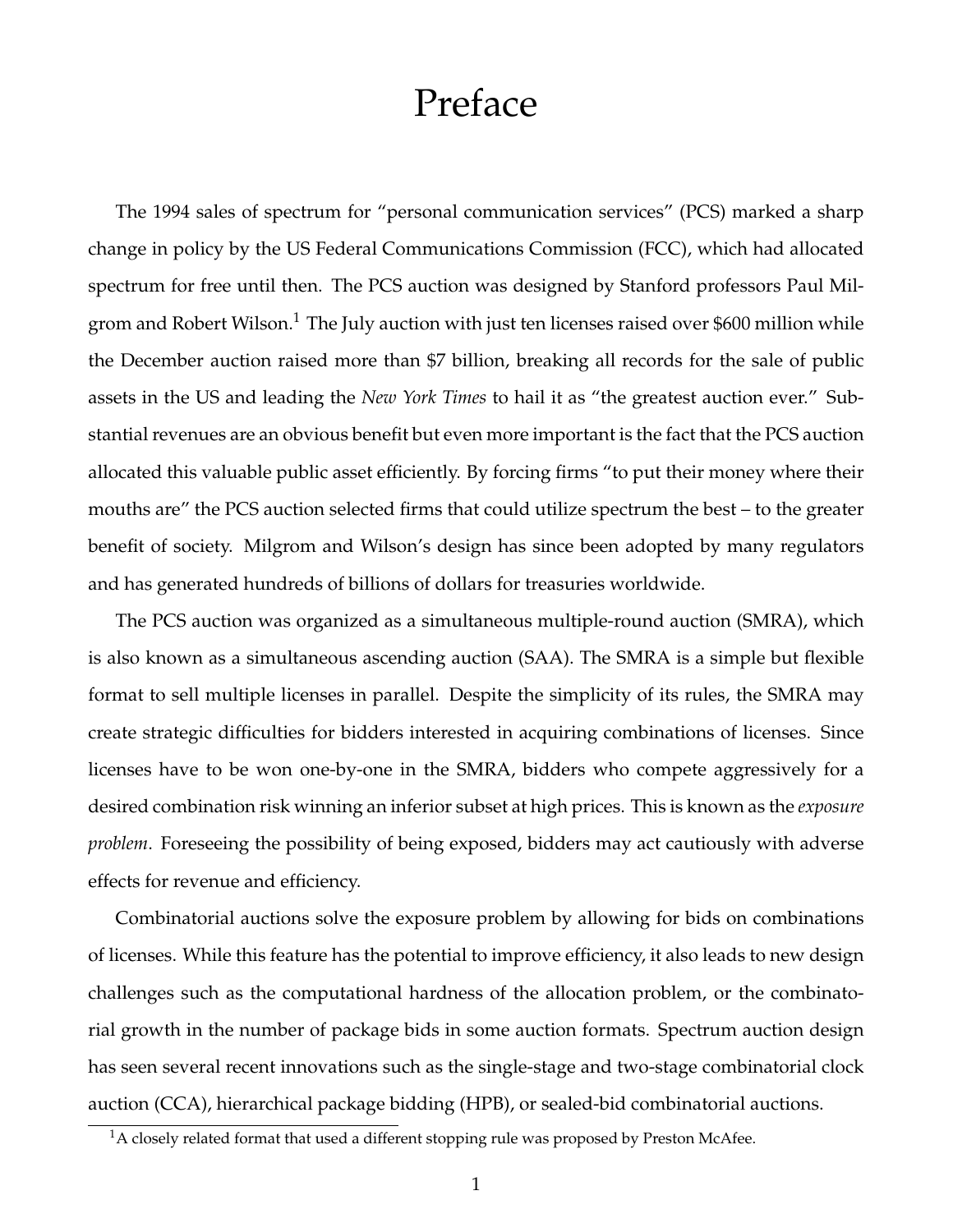The motivation for this edited volume came from discussions with regulators, consultants, and telecom operators who were asking for literature on recent trends in spectrum auction design. High-stakes spectrum auctions are being conducted regularly across the world, and just like academics, practitioners would like to get an overview of the various developments in this field. The need for an edited volume that takes stock of the rapid developments in this field is illustrated, for instance, by the "Market-Design Experiments" chapter of the recent *Second Handbook of Experimental Economics* (2016). In this chapter, Al Roth, who received the 2012 Nobel Prize for his work on improving matching institutions, writes:

"In summary, if I had written this section on FCC auctions in early 2008, it would have been tempting to conclude on a triumphant note: after years of experiments promoting package bidding, the FCC had finally implemented a limited version of it. In view of the subsequent return to auctions without package bidding, a more sober assessment may be called for."

It just goes to show how *the times they are a-changin'*. In retrospect the year 2008 is a turning point for combinatorial auction design, in terms of practical application and fundamental research. That year, the FCC successfully applied the hierarchical package bidding (HPB) auction to sell their 700MHz spectrum, resulting in record revenues of close to \$19 billion. At the same time, regulators around the globe decided to substitute away from the SMRA and employ a combinatorial clock auction (CCA) or other combinatorial formats (e.g. Australia, Austria, Canada, Denmark, Montenegro, the Netherlands, Ireland, Slovenia, Switzerland, and the UK). Depending on the type of spectrum being sold the SMRA is still being used, as Roth notes, but the vast majority of spectrum auctions conducted since 2008 have allowed for combinatorial bidding. Moreover, combinatorial spectrum auction design has since blossomed into a prime example of innovative, impactful, and interdisciplinary research as attested by the contributions to this *Handbook*.

Besides spectrum auctions, the contributions to this book deal with resource allocation problems involving hard computational allocation problems and strategic market participants. These questions are fundamental to computer science, economics, operations research, and the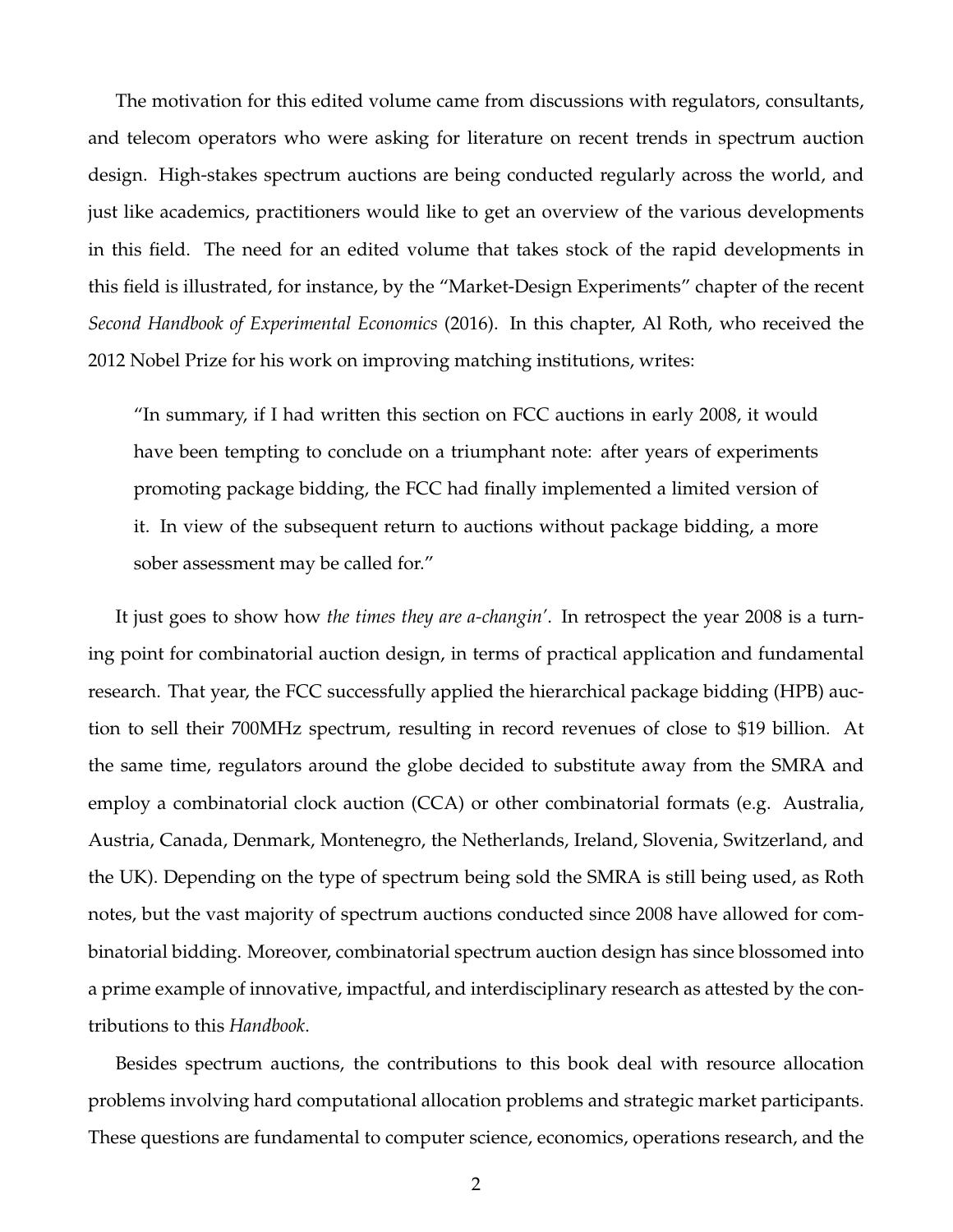management sciences alike. Actually, combinatorial auctions are only possible nowadays due to the substantial advances in combinatorial optimization in the past decades. While we focus on spectrum sales, the questions raised are clearly not restricted to this application. Multi-object markets of this sort can be found in industrial procurement, logistics, the sale of pollution permits, in day-ahead energy markets, or the sale of TV ad slots, to name just a few. Successful auction designs for spectrum markets are a likely role model for other domains as well.

The volume is organized in six parts. Part I focuses on the Simultaneous Multi-Round Auction, Part II on the Combinatorial Clock Auction, and Part III on alternative auction formats. Part IV summarizes experimental comparisons of different auction formats in the lab. Part V provides experiences and strategies of bidders in different auction designs, and Part VI includes contributions on secondary spectrum markets and exchanges.

# **Part I: The Simultaneous Multi-Round Auction**

The Simultaneous Multi-Round Auction (SMRA) is a beautifully simple generalization of the English auction to multiple licenses. All licenses are sold at the same time, each with a price associated with it, and the bidders can bid on any one of the licenses. The auction proceeds in rounds, which is a specific period of time in which all bidders can submit bids. After the round is closed, the auctioneer discloses provisional winners and current license prices, which equal the highest bids submitted for the licenses. The bidding continues until no bidder is willing to raise the bid on any of the licenses any more. In other words, if in one round no new bids are placed then the auction ends with each bidder winning the licenses on which he has the high bid, and pays the bid for any license won.

The SMRA has successfully been used to allocate spectrum for more than two decades raising hundreds of billions of dollars for Treasuries worldwide. Part I summarizes key contributions on the SMRA. It includes the seminal overview paper by Paul Milgrom (chapter 1), a game-theoretical analysis by Goeree and Lien (chapter 2), as well as empirical analyses by Cramton (chapter 3) and Fox and Bajari (chapter 4).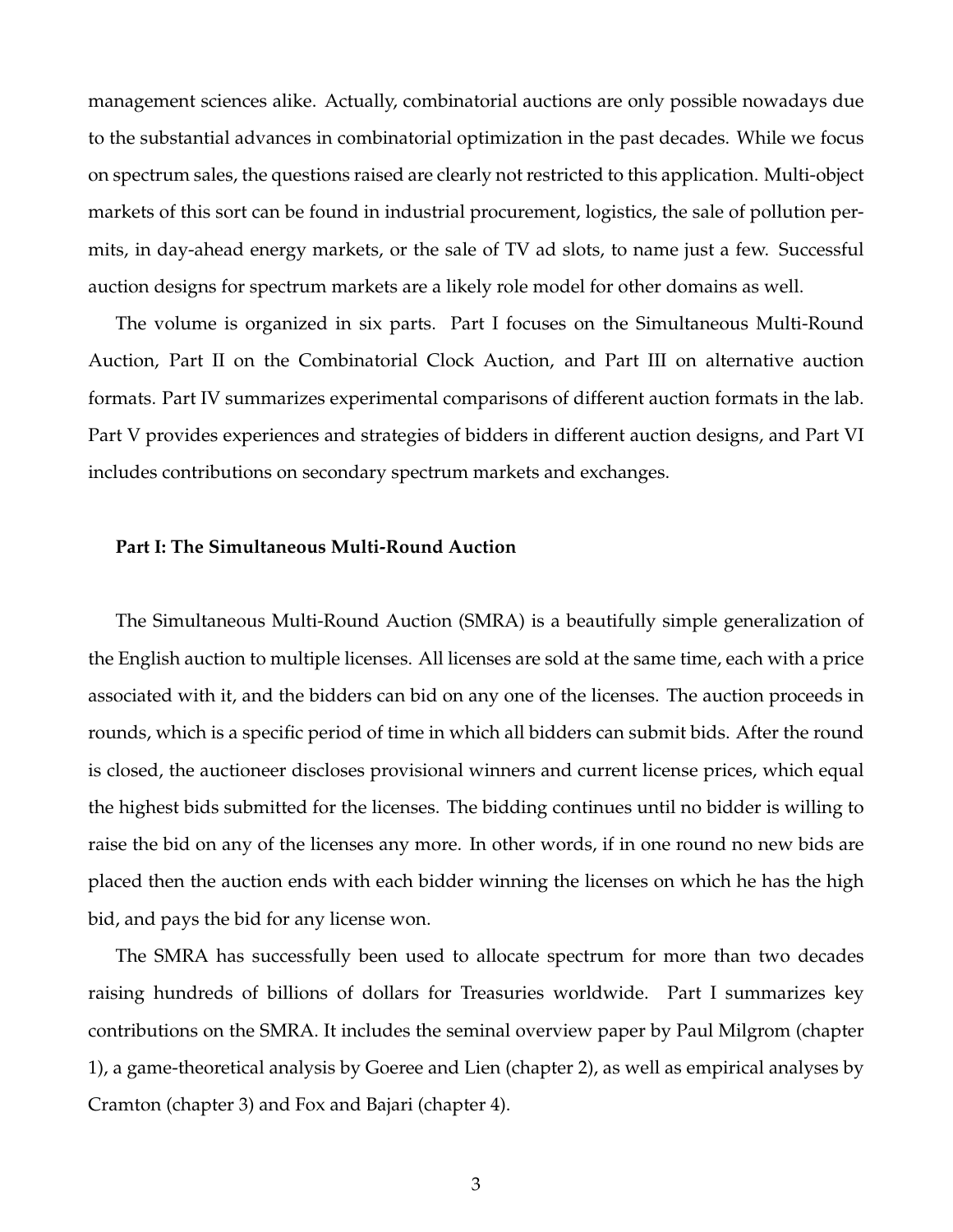# **Part II: The Combinatorial Clock Auction Designs**

The Combinatorial Clock Auction (CCA) refers to a family of different but related designs, which were used world-wide since 2008. Chapter 5 describes a one-stage ascending clock auction in a paper by Porter, Rassenti, Roopnarine, and Smith. The first two-stage CCA design is outlined in chapter 6 by Ausubel, Cramton, and Milgrom. Cramton discusses various properties and the design rationale in chapter 7, while in chapter 8 Ausubel and Baranov provide an accessible guide to the CCA as it is used world-wide nowadays. In chapter 9 Ausubel and Baranov summarize differences in successive versions of the CCA. Day and Cramton treat computational issues about the quadratic core-selecting payment rule used in the two-stage CCA in chapter 10, and Day and Milgrom analyze the core-selecting payment rule game-theoretically in chapter 11. In chapter 12, Erdil and Klemperer provide alternatives to the quadratic coreselecting payment rule.

Chapter 13 provides a Bayesian Nash equilibrium analysis of the broader class of coreselecting auctions assuming risk-neutral bidders and shows that no core-selecting auction can be in the core with respect to the true valuations if the Vickrey auction is not in the core. Guler, Bichler, and Petrakis (chapter 14) show that the result extends to arbitrarily risk-averse bidders, although risk aversion can reduce the scope of inefficient equilibria. Levin and Skrzypacz provide a game-theoretical analysis of the specifics of the CCA and show that there are multiple equilibria in chapter 15. Janssen, Karamychev, and Kasberger analyze the impact of budget constraints on the CCA in chapter 16. Finally, Kroemer, Bichler, and Goetzendorff analyze bidding behavior in the CCA based on bid data from the field in chapter 17.

## **Part III: Alternative Auction Designs**

SMRA and the CCA both exhibit advantages and disadvantages, but they are not the only auction formats for single-sided multi-object auctions. Part III of this edited volume summa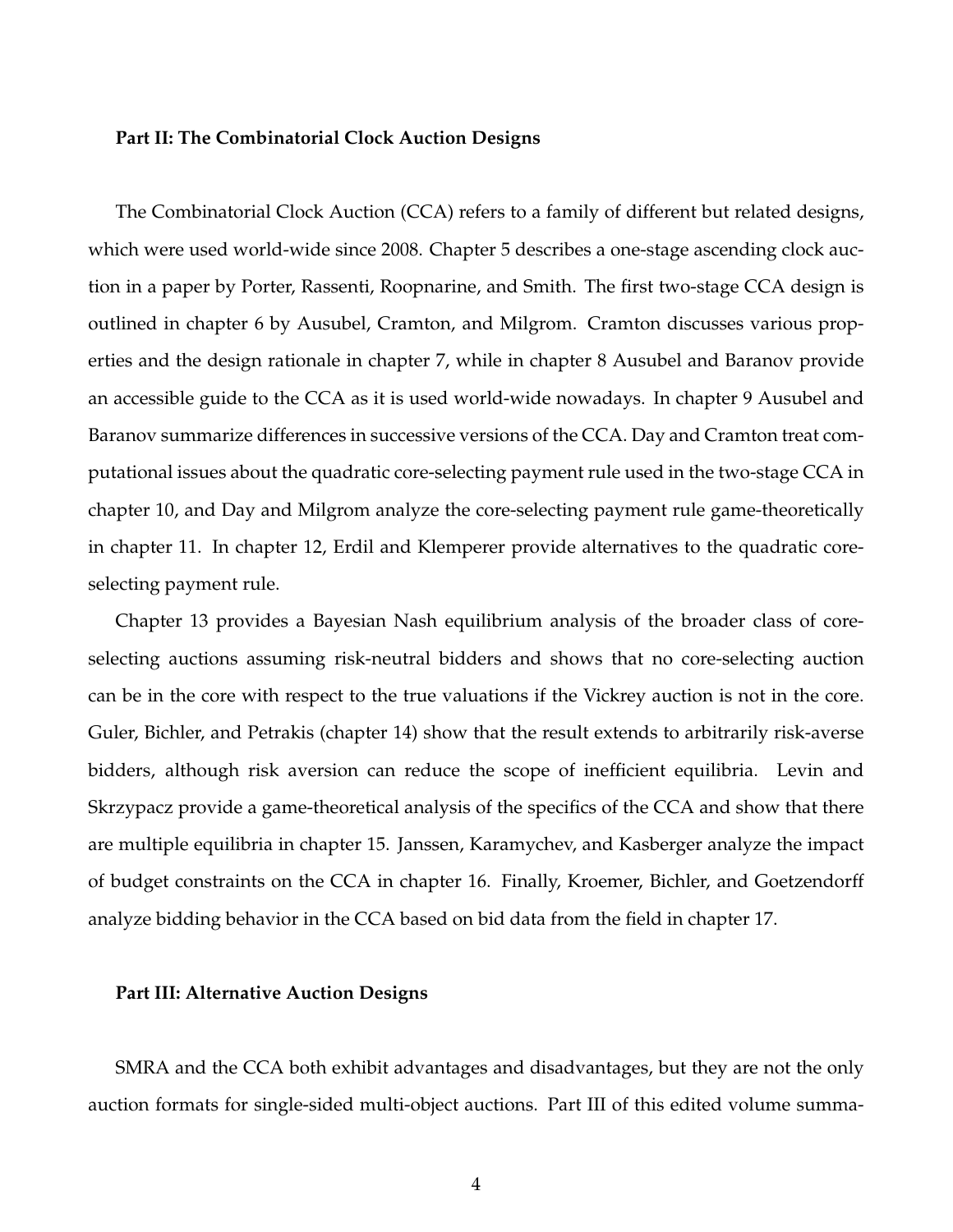rizes alternative auction designs. Some of them have been evaluated by regulators, some also been used for spectrum sales or other applications. The original design of a combinatorial auction for the allocation of airport time slot by Rassenti, Smith, and Bulfin is described in chapter 18. In chapter 19 Kwasnica, Ledyard, Porter, and DeMartini introduce ascending combinatorial auctions with pseudo-dual linear and anonymous prices. Such designs have been analyzed for the sale of spectrum licenses and used in industrial procurement. Chapter 20 by Goeree and Holt describes Hierarchical Package Bidding (HPB), an auction format, which has been used by the US Federal Communications Commission to sell spectrum licenses.

Milgrom describes an auction format for substitutable preferences in chapter 21, which is related to a design outlined by Klemperer in chapter 22. This product-mix auction has been used to auction loans of funds secured against different varieties of collateral. Plot, Lee, and Maron introduce a continuous (not round-based) combinatorial auction format which has been used in field applications in chapter 23, and Bichler, Hao, and Adomavicius introduce a pricing rule to address the coordination problem that bidders face in larger ascending combinatorial auctions with exponentially many possible package bids in chapter 24.

#### **Part IV: Experimental Comparisons of Auction Designs**

Laboratory experiments have been recognized as important complements to gametheoretical analyses of auctions. They are particularly important for multi-object auctions, because game-theoretical models often need to make simplifying assumptions and human bidder behavior can deviate significantly from normative theoretical models. The chapters in Part IV provide results of experiments, which aimed at a comparison of different auction formats.

Ledyard, Porter, and Rangel (chapter 25) as well as Plott (chapter 26) describe initial experiments to compare SMRA against sequential and combinatorial auctions. Brunner, Goeree, Holt, and Ledyard compare SMRA to auction formats using pseudo-dual linear and anonymous prices and a single-stage CCA in chapter 27. With high complementarities in the valuations the combinatorial auction formats achieved higher efficiency than SMRA. Scheffel, Ziegler, and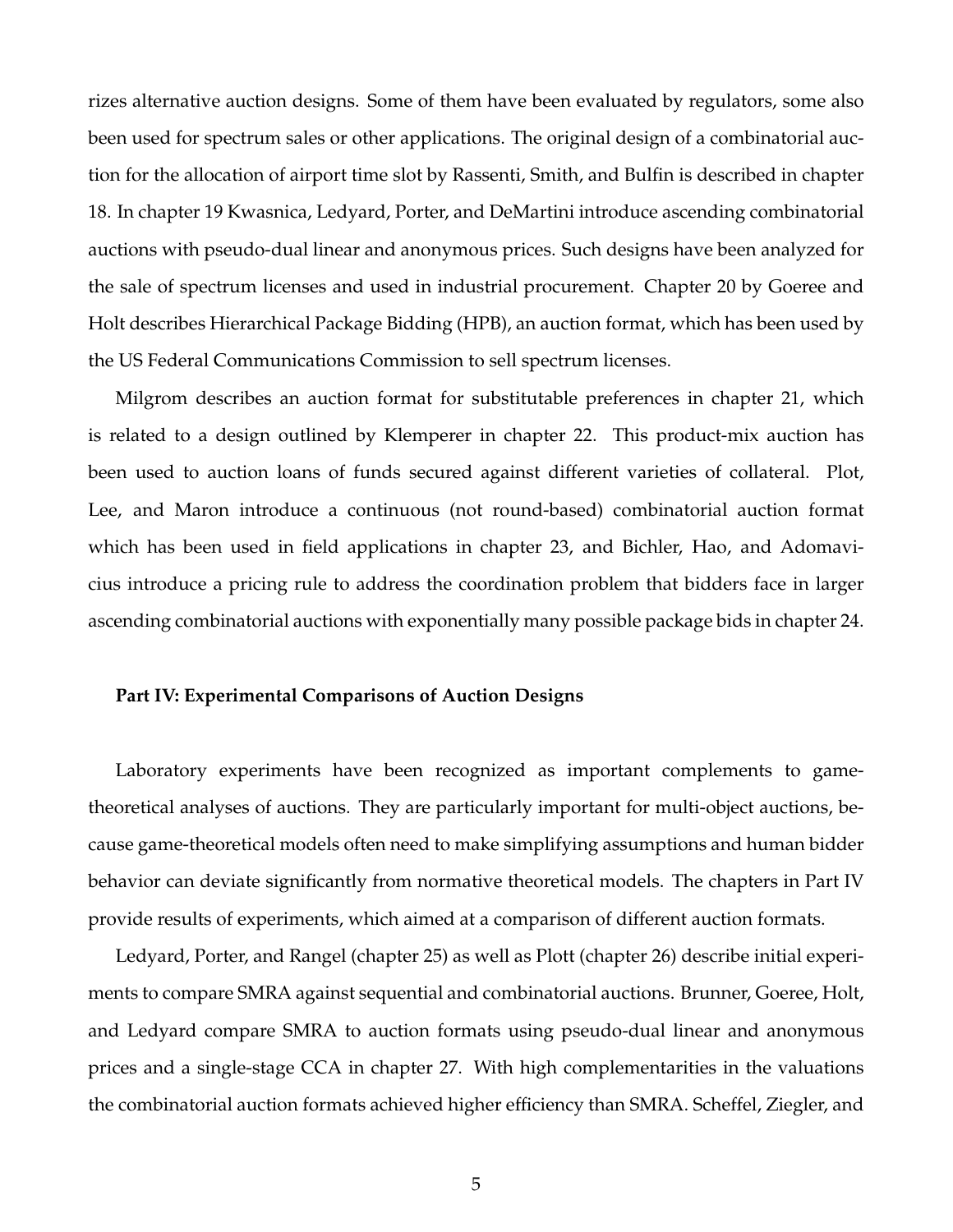Bichler compare HPB with the single-stage CCA, and an auction with pseudo-dual linear prices in chapter 28. Both, the CCA and HPB achieved high efficiency and revenue, but the package selection heuristics of bidders had a negative impact on efficiency in all combinatorial auction formats.

Chapter 29 by Bichler, Shabalin, and Wolf reports the first experiments to compare the twostage CCA with SMRA in larger auctions with more licenses based on realistic spectrum band plans. The two-stage CCA achieved lower efficiency than SMRA in particular in multi-band auctions, which is partly due to the fully enumerative bid language used in the two-stage CCA and the fact that bidders can only submit subsets of the exponentially many packages with positive value. Chapter 30 by Bichler, Goeree, Mayer, and Shabalin then address the problem with compact bid languages and show that combinatorial auctions with compact bid languages, where bidders can specify their preferences succinctly, have a significant positive impact on efficiency.

#### **Part V: The Bidders' Perspective**

Analytical models and lab experiments typically require some simplifications. The strategic challenges and problems of bidders are often beyond what can be modeled or analyzed in the lab experimentally. Part V covers reports of colleagues, who consulted in spectrum auctions shedding light on additional aspects which are important in the field.

In chapter 31 Bulow, Levin, and Milgrom discuss bidding strategies in a simultaneous ascending auction organized by the US Federal Communications Commission leveraging information about other market participants and their budget revealed throughout the auction. Also Salant discusses bidding strategies in an SMRA with regional licenses in chapter 32. Chapter 33 by Gretschko, Knapek, and Wambach, chapter 34 by Marsden and Sorensen, and Chapter 35 by Fookes and McKenzie focus on various strategic problems in the two-stage CCA.

### **Part VI: Secondary Markets and Exchanges**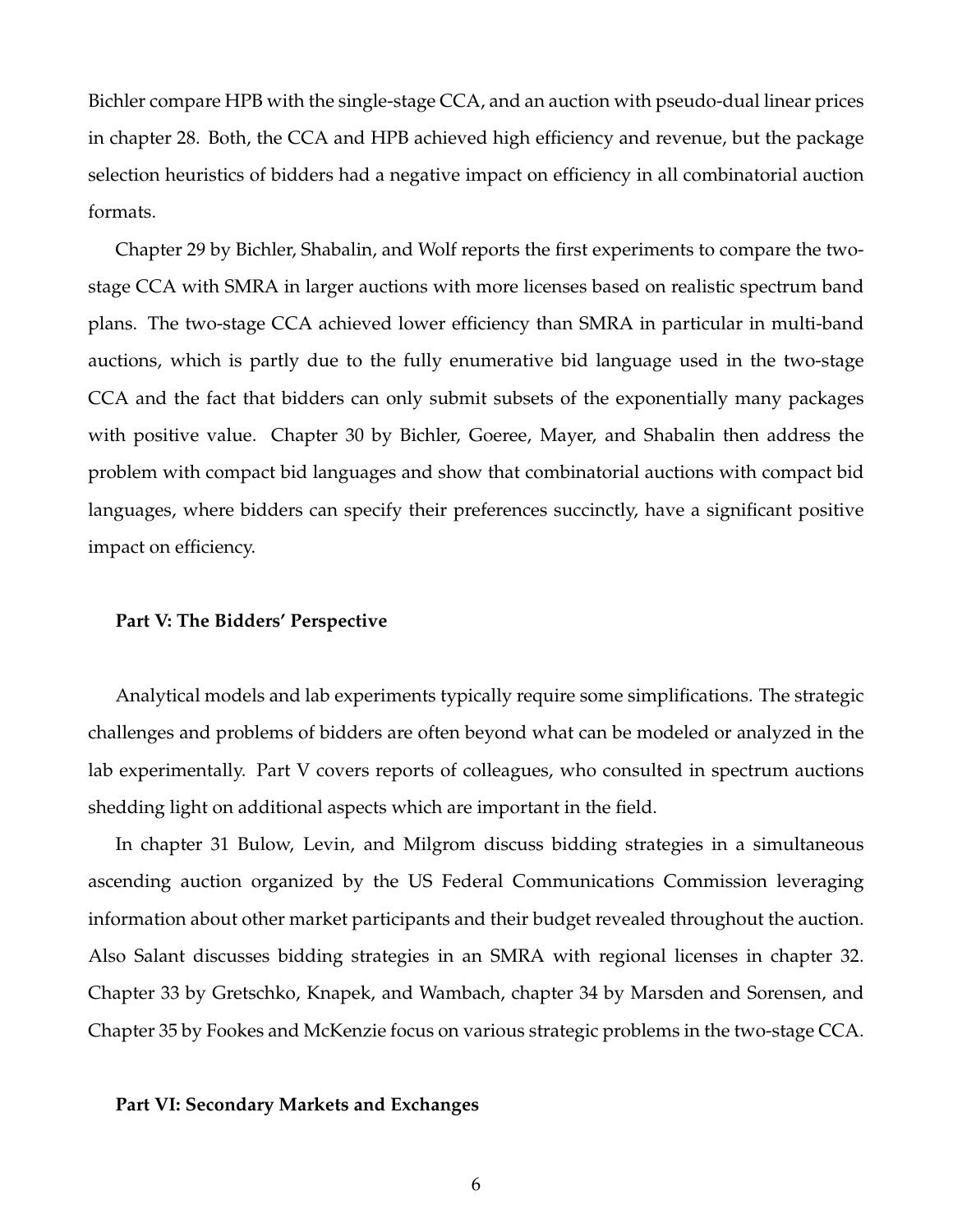The move of regulators to use markets to allocate spectrum rights through auctions in the mid-1990s is widely considered a success. Yet regardless of how efficiently initial rights are allocated, changing supply and demand conditions mean that initial allocations can quickly become inefficient. Well-functioning secondary markets can ensure that spectrum can shift to new, more efficient uses. Such secondary markets might also be organized as a centralized market, which allows to better address technical or strategic allocation constraints. Part VI discusses related ideas.

Berry, Honig, and Vohra provide a discussion of challenges and implications of secondary spectrum markets in chapter 36. Chapter 37 by Milgrom and Segal describes the remarkable design of the US incentive auction in 2016-2017, a large two-sided spectrum auction market allowing TV broadcasters to sell and telecoms to buy spectrum licenses. The allocation problem in this auction is a computationally hard problem discussed in a contribution by Fréchette, Newman and Leyton-Brown in chapter 38. Spectrum auction markets among telecommunication providers will require some support for package bids. Combinatorial exchanges are in their infancy, but we provide two examples of exchange designs in chapters 39 and 40. Lubin, Juda, Cavallo, Lahaie, Shneidman, and Parkes propose an expressive iterative combinatorial exchange design in chapter 39. Fine, Ishikida, Goeree and Ledyard describe a combinatorial call market for pollution permits in chapter 40. Such designs provide valuable ideas for future spectrum markets.

The book ends with an outlook chapter discussing current challenges in the design of spectrum auctions.

## **Acknowledgements**

We would like to thank all contributors for their support in organizing this edited volume. We also appreciate the support of the various academic organizations and publishers, which allowed us to reprint papers that already appeared in journals. Special thanks to Marianne